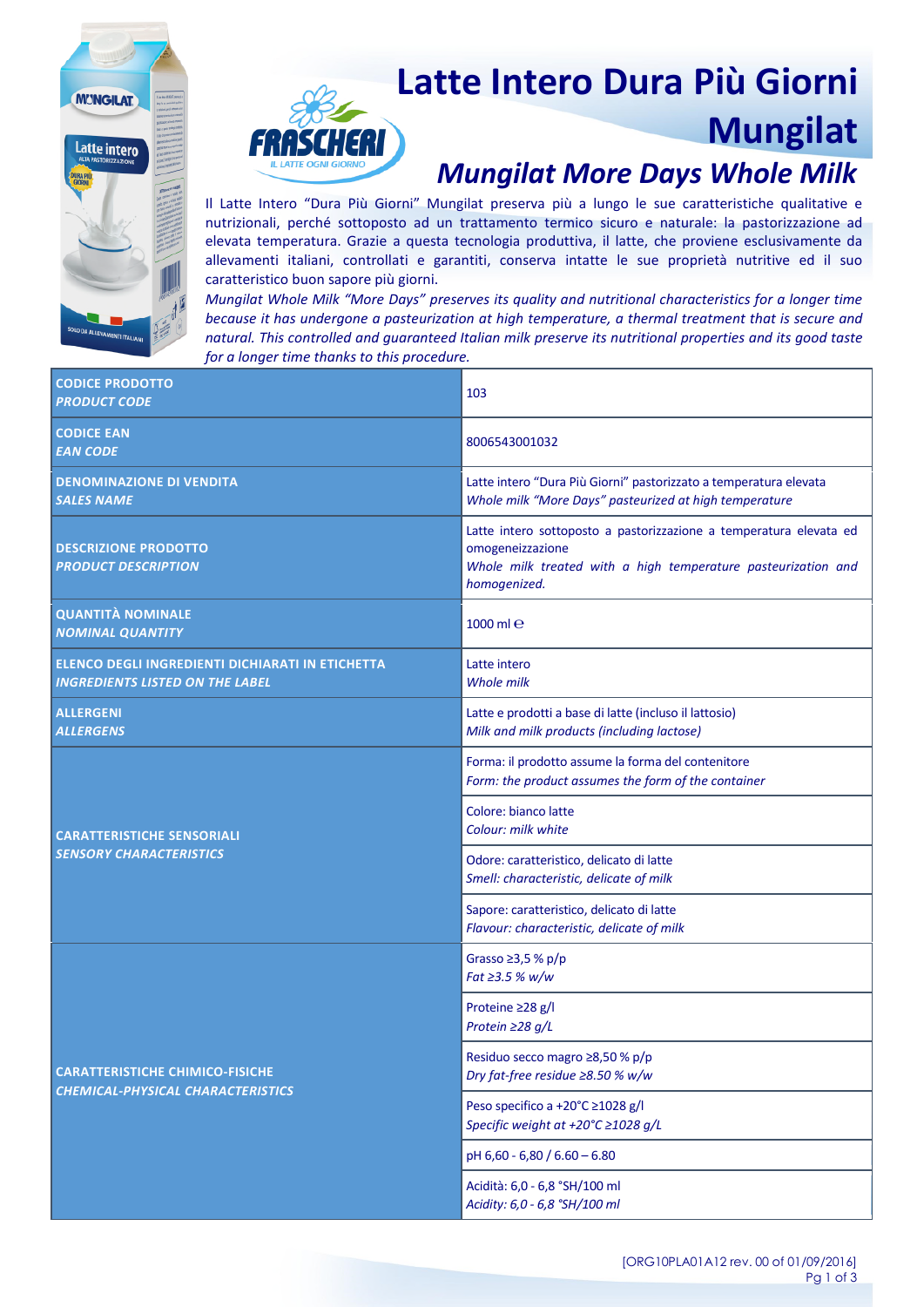



## **Latte Intero Dura Più Giorni**

**Mungilat** *Mungilat More Days Whole Milk*

| <b>CARATTERISTICHE CHIMICO-FISICHE</b><br><b>CHEMICAL-PHYSICAL CHARACTERISTICS</b>                                  | Perossidasi: negativa<br>Peroxidase: negative                                                                                                                                                                                                                                                                                                       |
|---------------------------------------------------------------------------------------------------------------------|-----------------------------------------------------------------------------------------------------------------------------------------------------------------------------------------------------------------------------------------------------------------------------------------------------------------------------------------------------|
|                                                                                                                     | Fosfatasi: negativa<br>Phosphate: negative                                                                                                                                                                                                                                                                                                          |
|                                                                                                                     | Aflatossina M1 ≤ 0,05 µg/Kg<br>Aflatoxins M1 $\leq$ 0.05 $\mu$ g/Kg                                                                                                                                                                                                                                                                                 |
|                                                                                                                     | Residui di antibiotici: entro i limiti previsti da Reg. (UE) 37/2010 del<br>22/12/09 e successive modifiche ed integrazioni.<br>Antibiotic residuals: within the limits COMMISSION REGULATION (EU) No<br>37/2010 of 22 December 2009 and successive modifications and<br>integrations.                                                              |
| DICHIARAZIONE NUTRIZIONALE (VALORI MEDI PER 100 g)<br><b>NUTRITION DECLARATION (AVERAGE VALUES PER 100 g)</b>       | Energia: 267 kJ / 64 kcal<br>Energy: 267 kJ / 64 kcal                                                                                                                                                                                                                                                                                               |
|                                                                                                                     | Grassi: 3,5 g<br>Fat: 3.5 g                                                                                                                                                                                                                                                                                                                         |
|                                                                                                                     | di cui acidi grassi saturi: 2,1 g<br>of which saturated: 2.1 g                                                                                                                                                                                                                                                                                      |
|                                                                                                                     | Carboidrati: 4,8 g<br>Carbohydrate: 4.8 g                                                                                                                                                                                                                                                                                                           |
|                                                                                                                     | di cui zuccheri: 4,8 g<br>of which sugars: 4.8 g                                                                                                                                                                                                                                                                                                    |
|                                                                                                                     | Proteine: 3,3 g<br>Protein: 3.3 g                                                                                                                                                                                                                                                                                                                   |
|                                                                                                                     | Sale: 0,15 g<br>Salt: 0.15 g                                                                                                                                                                                                                                                                                                                        |
|                                                                                                                     | Calcio: 133 mg - 17% VNR (Valori Nutritivi di Riferimento)<br>Calcium: 133 mg - 17% DRI (Daily Reference Intakes)                                                                                                                                                                                                                                   |
| <b>CARATTERISTICHE MICROBIOLOGICHE</b><br><b>MICROBIOLOGICAL CHARACTERISTICS</b>                                    | Enterobacteriaceae: $\leq 10$ ufc/ml in 5/5 u.c.<br>Enterobacteriaceae: ≤ 10 cfu/ml in 5/5 s.u.<br>Listeria monocytogenes: assente in 25 g in 5/5 u.c.<br>Listeria monocytogenes: absent in 25 g in 5/5 s.u.                                                                                                                                        |
| <b>MODALITÀ DI CONSERVAZIONE E INFORMAZIONI AL</b><br><b>CONSUMATORE</b><br><b>STORAGE AND CONSUMER INFORMATION</b> | Conservare tra $0^{\circ}$ C e + 4 $^{\circ}$ C.<br>Al momento dell'utilizzo scaldare senza portare ad ebollizione. Dopo<br>l'apertura del contenitore, conservare in frigorifero e consumare<br>entro 3 giorni.<br>Store between 0°C e + 4°C.<br>At the moment of use, heat without boiling. Once opened store in<br>fridge and use within 3 days. |